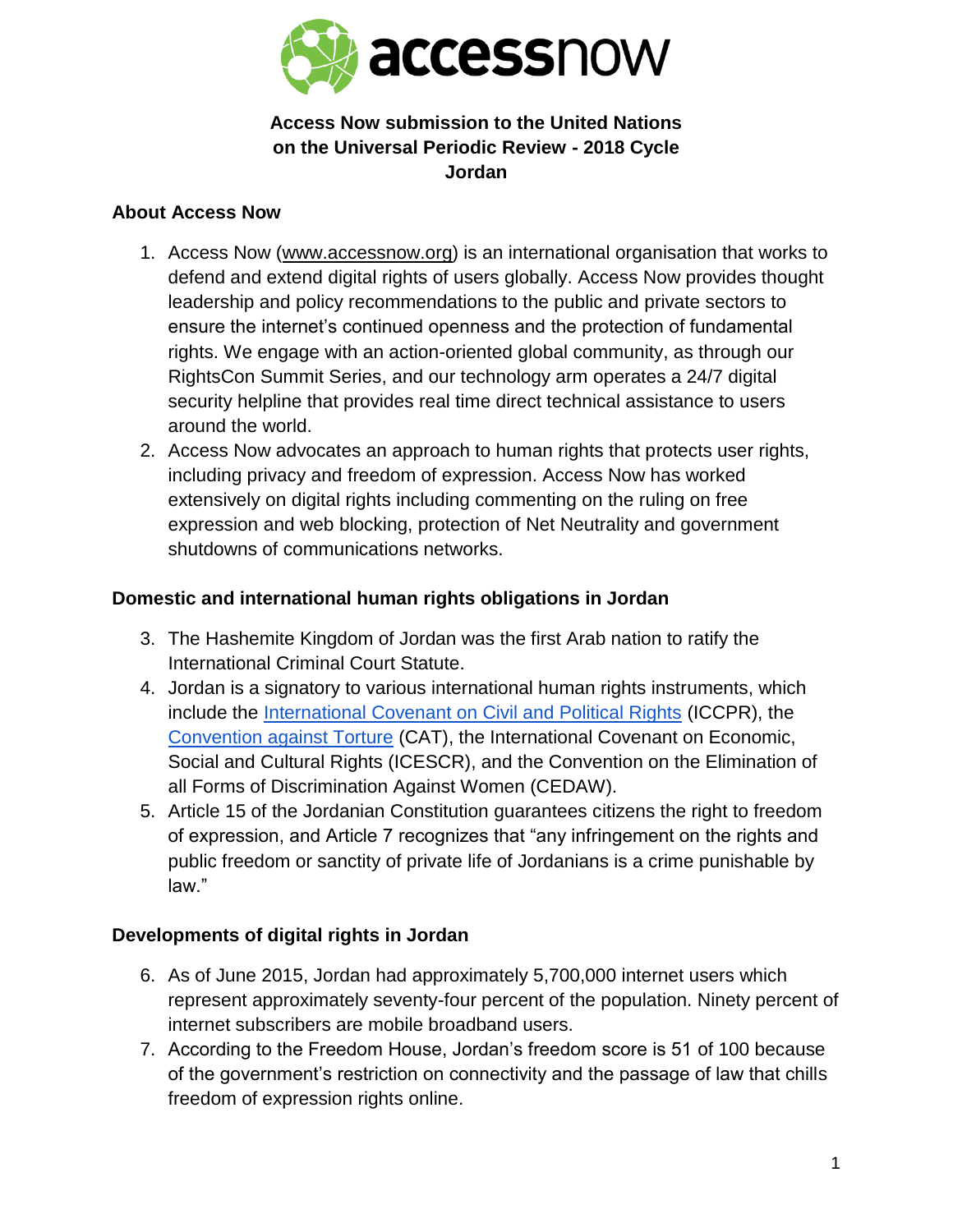

8. From June 2016 through May 2017, the telecom operators in Jordan continued to block VoIP calling features on various communication applications, including Viber, WhatsApp, and Skype.

### **Developments of Freedom of Expression Rights in Jordan**

- 9. Article 11 of the Jordanian Cybercrime and the Press and Publication Law (PPL) imposes fines and prison sentences at least three months. When amendments to the PPL came into force 2013, nearly 300 websites were blocked for failing to obtain a license from the Media Commission.
- 10. In 2017, Jordanian authorities proposed an amendment to the 2015 Electronic Crime Law to include a vague definition of hate speech. The law currently defines this type of speech as "any word or action that incites discord or religious, sectarian, ethnic, or regional strife or discrimination between individuals or groups." The Jordanian Penal Code prohibits any offenses against the royal family, state institution, national symbol, foreign states, as well as "any writing or speech that aims at or results in causing sectarian or racial strifes."
- 11.On January 12, 2017, Jordanian authorities arrested eight individuals, including these a former member of parliament and a retired senior intelligence officer, because of their online comments. That same year the government arrested a renowned cartoonist for publishing a cartoon that was deemed offensive to Christians.
- 12.The Jordanian Media Commission blocked several licensed websites and this mechanism has chilled political dissent. For instance in January 13, 2017, the Jordanian government block the site, Kull al Urdan, for a month after this site reported on the detention of pro-reform activist in Jordan's Military Veteran's Association (Tayyar).
- 13.In June 2015, the government, in its effort to minimize cheating by high school students on their final year exams, blocked WhatsApp, Instagram, and Viber. That same year government amended Cybercrime laws, which penalizes online defamation with a fine of US\$2,800 maximum and prison sentence of at least three months.<sup>1</sup> More than seven journalists were detained the first year after the passage of this law.
- 14.These laws havea chilling effect on freedom of expression rights and according to a Centre for Defending Freedom study conducted in 2013, approximately 86% of journalists practice self-censorship as a result of the Jordanian government restriction on free speech. <sup>2</sup>

 1 <https://freedomhouse.org/report/freedom-net/2016/jordan>

<sup>2</sup> <https://www.justice.gov/eoir/page/file/916626/download>